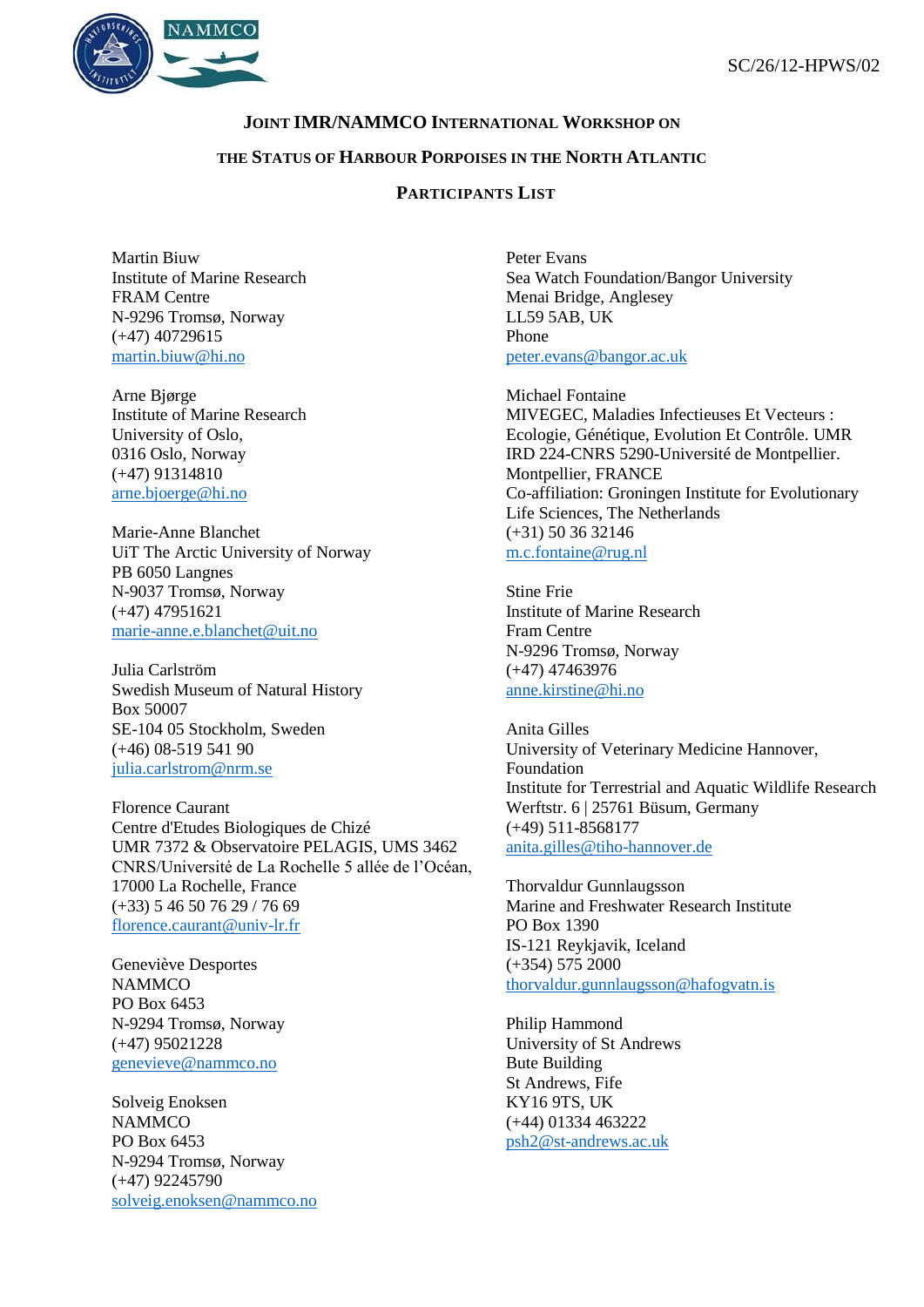Sara Königson Swedish University of Agricultural Sciences Kustlaboratoriet Turstigatan 5 SE-453 30 Lysekil, Sweden (+46) 0104784134 [sara.konigson@slu.se](mailto:sara.konigson@slu.se)

Finn Larsen National Insititute for Aquatic Resources Kemitorvet, DK-2800 Kongens Lyngby, Denmark (+45) 20672800 [fl@aqua.dtu.dk](mailto:fl@aqua.dtu.dk)

Jack Lawson Fisheries and Oceans Canada NAFC, 80 East White Hills Rd. Newfoundland, A1C 5X1 Canada (+1) 709 772-2285 [jack.lawson@dfo-mpo.gc.ca](mailto:jack.lawson@dfo-mpo.gc.ca)

Nynne E. Lemming Greenland Institute of Natural Resources c/o Greenland Representation DK-1401 Copenhagen K, Denmark (+45) 3283 3825 / (+45) 2712 2717 [nel@ghsdk.dk](mailto:nel@ghsdk.dk)

Ulf Lindstrøm (Chair) Institute of Marine Research FRAM Centre N-9296 Tromsø, Norway +47 91515669 [ulf.lindstroem@hi.no](mailto:ulf.lindstroem@hi.no)

Christina Lockyer Age Dynamics Innelvvegen 201 N-9107 Kvaløya, Norway (+47) 995 85 451 [agedynamics@mail.dk](mailto:agedynamics@mail.dk)

Bjarni Mikkelsen Museum of Natural History V.U. Hammersheimbsgøta 13 FO-100 Tórshavn, Faroe Islands (+298) 790576 [bjarnim@savn.fo](mailto:bjarnim@savn.fo)

André Moan Institute of Marine Research University of Oslo, 0316 Oslo, Norway (+47) 41615636 [andre.moan@hi.no](mailto:andre.moan@hi.no)

Sinéad Murphy Galway-Mayo Institute of Technology Dublin Road Galway, Ireland (+353) (0)91 742086 [sinead.murphy@gmit.ie](mailto:sinead.murphy@gmit.ie)

Debi Palka NFSC, NOAA Fisheries 166 Water Street Woods Hole, MA 02543 USA Phone [debra.palka@noaa.gov](mailto:debra.palka@noaa.gov)

Graham Pierce Departamento de Ecología y Recursos Marinos Instituto de Investigaciones Marinas (CSIC) Eduardo Cabello 6, 36208, Vigo, Spain Tel: 0034 986 860 137 e-mail: [g.j.pierce@iim.csic.es](mailto:g.j.pierce@iim.csic.es) Skype: g.j.pierce Web[: http://www.iim.csic.es/](http://www.iim.csic.es/)

CESAM & Departamento de Biologia, Universidade de Aveiro 3810-193 Aveiro, Portugal e-mail: [g.j.pierce@ua.pt](mailto:g.j.pierce@ua.pt)

Oceanlab, University of Aberdeen, Main Street, Newburgh, Aberdeenshire, AB41 6AA, UK e-mail: [g.j.pierce@abdn.ac.uk](mailto:g.j.pierce@abdn.ac.uk)

Kathrine A. Ryeng Institute of Marine Research Fram Centre N-9296 Tromsø, Norway (+47) 91315292 [kathrine.ryeng@hi.no](mailto:kathrine.ryeng@hi.no)

Camille Saint-André Institute of Marine Research FRAM Centre N-9296 Tromsø, Norway Phone [camille.saint-andre@hi.no](mailto:camille.saint-andre@hi.no)

María Quintela Sánchez Institute of Marine Research Fram Centre N-9296 Tromsø, Norway (+47) 91868892 [maria.quintela.sanchez@hi.no](mailto:maria.quintela.sanchez@hi.no)